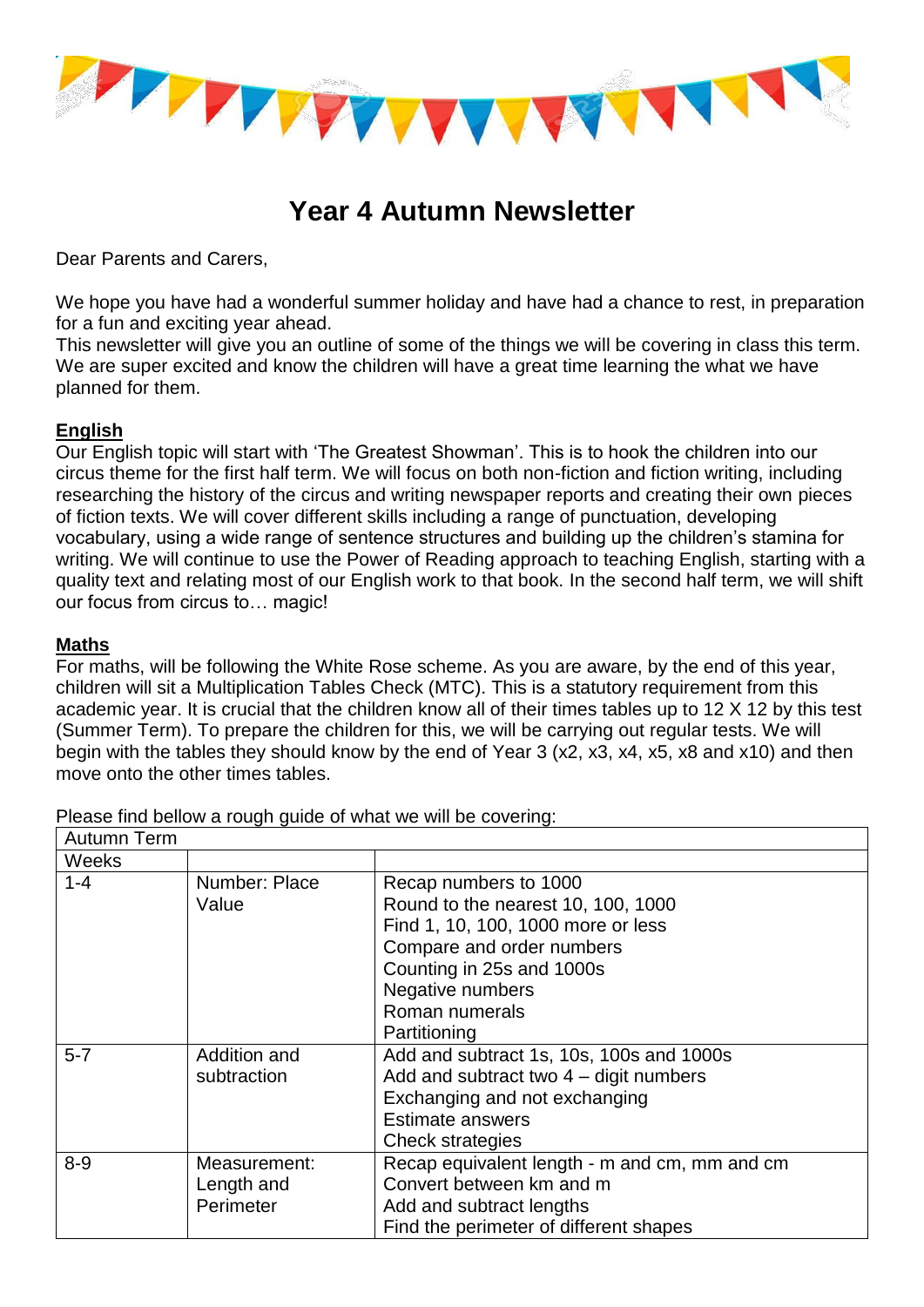| $10 - 12$ | Number:<br>Multiplication and<br><b>Division</b> | Multiply and divide by 10 and 100<br>Multiply by 1 and 0<br>Divide by 1 and itself<br>Recap multiply and divide by 3<br>Multiply and divide by 6, 7 and 9 (know times tables and<br>division facts for these times tables) |
|-----------|--------------------------------------------------|----------------------------------------------------------------------------------------------------------------------------------------------------------------------------------------------------------------------------|
| $13 - 14$ | Consolidation and<br>assessment                  |                                                                                                                                                                                                                            |

## **Science**

In Science this term, we will be learning about 'Electricity' and 'States of Matter.'

## **Geography**

In Geography this term, we will be completing some fieldwork in Bromley Town Centre, following on from our local history study of Bromley in Year 3. We will also be locating cities in the UK and recapping the main countries of Europe.

## **Music**

For music in the first half term, we will explore rhythmic patterns. In the second half term, we will explore arrangements. Some skills that we will cover include, singing songs in unison and in two parts, playing both pitched and unpitched instruments and practising and performing music in pairs or small groups for an audience.

## **Computing**

This term we will teach two units: We are toy designers We are meteoroligists

#### **French**

In French the children will revise greetings, numbers, days of the week and family members and move on to learning the vocabulary for classroom objects.

# **PE**

PE will take place on Tuesday and Thursday and children need to come in the correct school PE kit on these days. *Please ensure your child's hair is tied back and their earrings need to be covered or removed.* 

Autumn 1: Table tennis and Dance

Autumn 2: Gymnastics and OAA (Outdoor adventure activities)

# **RE**

This half term, the children will be learning about and learning from Buddhism. The key questions in this topic are the following:

*Is it possible for everyone to be happy?*

*Can the Buddha's teachings make the world a better place?*

*What is the best way for a Buddha to lead a good life?* 

In the second half term, we will focus on Christianity and Christmas.

# **PSHE**

In the first half term for PSHE, we will be learning about what makes a responsible citizen. The second half term, we will learn about celebrating our differences.

# **Homework**

Homework will be set weekly on a Monday and due in on Friday. Each week, there will be a spelling and a maths task to complete. Occasionally, we may set other homework linked to our topics.